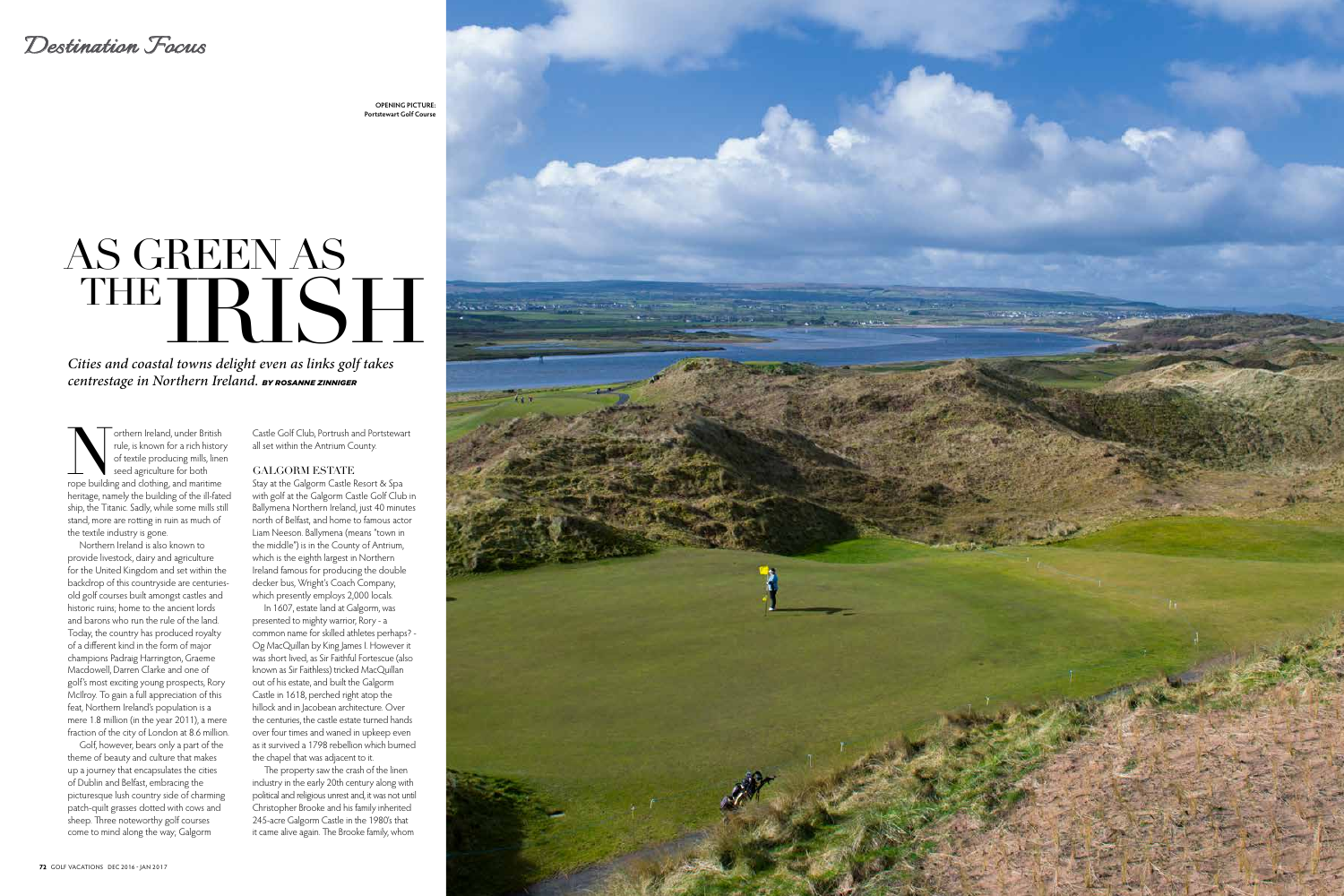## *Destination Focus*

oldest working distillery in the country that also produces the country's first malts. McElroy recommends a stay at nearby The Bushmills Inn as it is centrally located to golf and other attractions. The 1600's built accommodation holds a secret library, gas lit lamps in the bar, and a maze of halls leading to cosy bedrooms, sitting rooms and a still room cinema. A highly soughtafter restaurant that serves locally caught fish, farm fresh produce and Ulster prime beef complete the suite.

When it comes to golf, the Royal Portrush Golf Club offers a historically rich timeline to satisfy the intellect of the golf archivist. In 1888, the Country Club 9-hole course was built; by 1892 it was renamed the Royal Country Club as the Duke of York became its patron; Three years later, it was yet again renamed to its current Royal Portrush Golf Club as the Prince of Wales (later crowned King Edward VII) became its patron. Then, it was the first to host professional tournaments in Ireland by way of the 1907 Irish Professional Open Championship. In 1929, Harry Colts laid plans for the Dunluce Links, which from 1930 to present day played host to many Irish Opens, the Senior British Open and the Open Championship. In 2019 and





by Simon Gidman beckons. The castle overlooks the 10th green and its majestic presence can be seen from the 5th and 8th greens. Home to 600 members with a course of heavy rough, lush trees and the River Maine as added trouble. Phil Collins, the head professional here since November 2000 and a previous EuroPro Tour player, tells us that the signature 13th hole "has had fantastic changes with a new tee box 40 yards further back and towards the River Maine… and when approaching the green, look left to catch a breathtaking view of the Slemish Mountain in the distance."

Other holes to be rejuvenated during the winter break include a new championship tee at Hole 2 with two new bunkers on the left of the fairway, a new championship tee

at Hole 6, increasing the size of the 12th green and adding two new fairway bunkers on the left side of the 15th hole.

#### PORTRUSH

A drive through the countryside of the County of Atrim to the lovely seaside village of Portrush via the Ballycastle coastline reveals boundless scenery from lush valleys to stunning rocky cliffs that reaches down towards Ballintoy Harbour and beach; this familiar scene is the actual backdrop to the hit fantasy drama 'Game of Thrones'.

Highly recommended by longtime Northern Irish resident and tour guide, Ken McElroy, is the Carrick-A-Rede rope bridge that spans rocky jutting masses from the water with views of Rathlin Island, which you can ferry across to the Rathlin Sound. Continue north past Whitepark Bay and you will discover the Giant Causeway, a 60 million year old molten lava polygonal column structure erecting out of the sea, and a UNESCO World Heritage site. Beyond the landmark and perched atop the rocky cliffs above the North Atlantic ocean, are the ruins of the medieval 17th century Dunluce Castle.

Another stopover is the 400-year-old Bushmills Whiskey Distillery, which is the

*"Continue north past Whitepark Bay and you will discover the Giant Causeway, a 60 million year old molten lava polygonal column structure erecting out of the sea, and a UNESCO World Heritage site."*

after nearly 70 years, The Open will make a return to this fabled course and let the world savour its beautiful swales again. Apart from the 7,143-yard-long Dunluce Links, there is also a more inland Valley at 6,304 yards that is sited in between the bigger dunes and wild Irish rose bushes of its more revered sibling. While the valley course runs below and parallel to holes 15, 16 and present day 17. (Holes 7 and 9 are temporarily switched during the construction of the new tunnel that will lead to the new holes for the 2019 Irish British Open.)

#### PORTSTEWART

A short drive north of Portrush, through seaside Portstewart town, filled with shops and a seaside carnival park will lead you to Portstewart Golf Club. Of high recommendation is to lunch at Harry's Shack on the beach below the clubhouse. Fresh fish caught by local fisherman is regularly on the menu, and the restaurant can get quite busy, so plan on an early lunch. Like Royal Portrush, Portstewart golf dates back to 1894 as a ninehole golf course with old course changes and expansion in 1912 and 1934 to a full 18 holes.

1907 marks the date for the Strand course, the Riverside course designed in the late 1980's, and the building of a newer clubhouse in 1992. Portstewart Golf Club, with a membership of over 1,000, has hosted many championships, including the 1974 IPGA Championship, 2004 British Ladies Senior Championship, and will be the host to the 2017 Irish Open.

Presently, two 18-hole golf courses occupy coastline dune land with the championship Strand Course, which at 7,004 yard, is known for being a classic links ground with unsuspecting bunkers, blind shots to the green, and rough that swallows errant balls. It was once known as 'Thistly Hollow' due to the thistle bushes that grow there. Together with its sibling Riverside course, a 5,725-yard punt situated along a scenic river with sections of the Strand course looming above, these webs of dunes and river valley combine to become two of the most challenging golf rounds in Northern Ireland.

According to Caddymaster Derek Sweetnam, the holes at the Strand reflect a unique tee-to-green experience where

**FROM LEFT TO RIGHT: Giant Causeway; Royal Portrush Golf Club; White Rocks Beach; Dunluce Castle.**





presently inhabit the castle, set about the huge task of repairing and renovating the castle and its grounds and turning it into the 170-room luxury resort that it is today.

In addition, the Thermal Village contains the resort's spa and was originally built in 1845 by the Fenaghy's. The original structure was demolished and rebuilt in 1857 by William Young with more additions over the years. The Thermal Village houses the Celtic Sauna, Riverside Tubs, the River House, and the Snow Cabin, with views of the River Maine and while enjoying an exceptional experience inspired by the four elements of nature – earth, water, fire and air.

Flitter down the slopes and the beauty of a 7,000-plus yards golf course designed